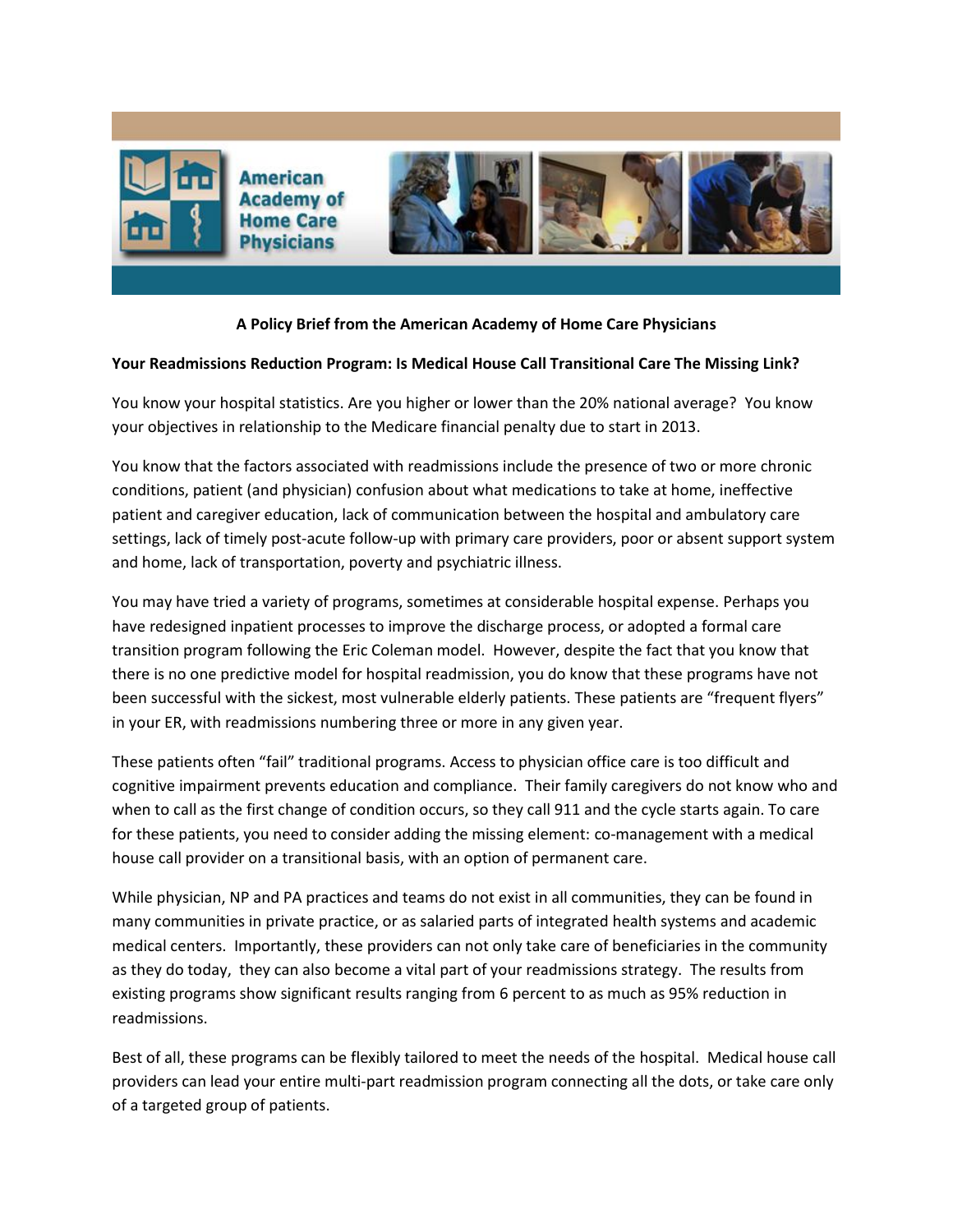And, if private practice provider teams are used, the direct cost to the hospital may be relatively low, depending on the scope of service desired. Also, managed care may cover some or all of the incremental costs. Secondary benefits such as reduction in length of stay and hospital associated complications are not uncommon. In fact, you may be able to facilitate contracts with managed care or grants from CMS that could completely fund the required support. For more information, go to [www.aahcp.org](http://www.aahcp.org/) or call Constance Row, Executive Director at 410-676-7966. The attachment gives examples of existing programs.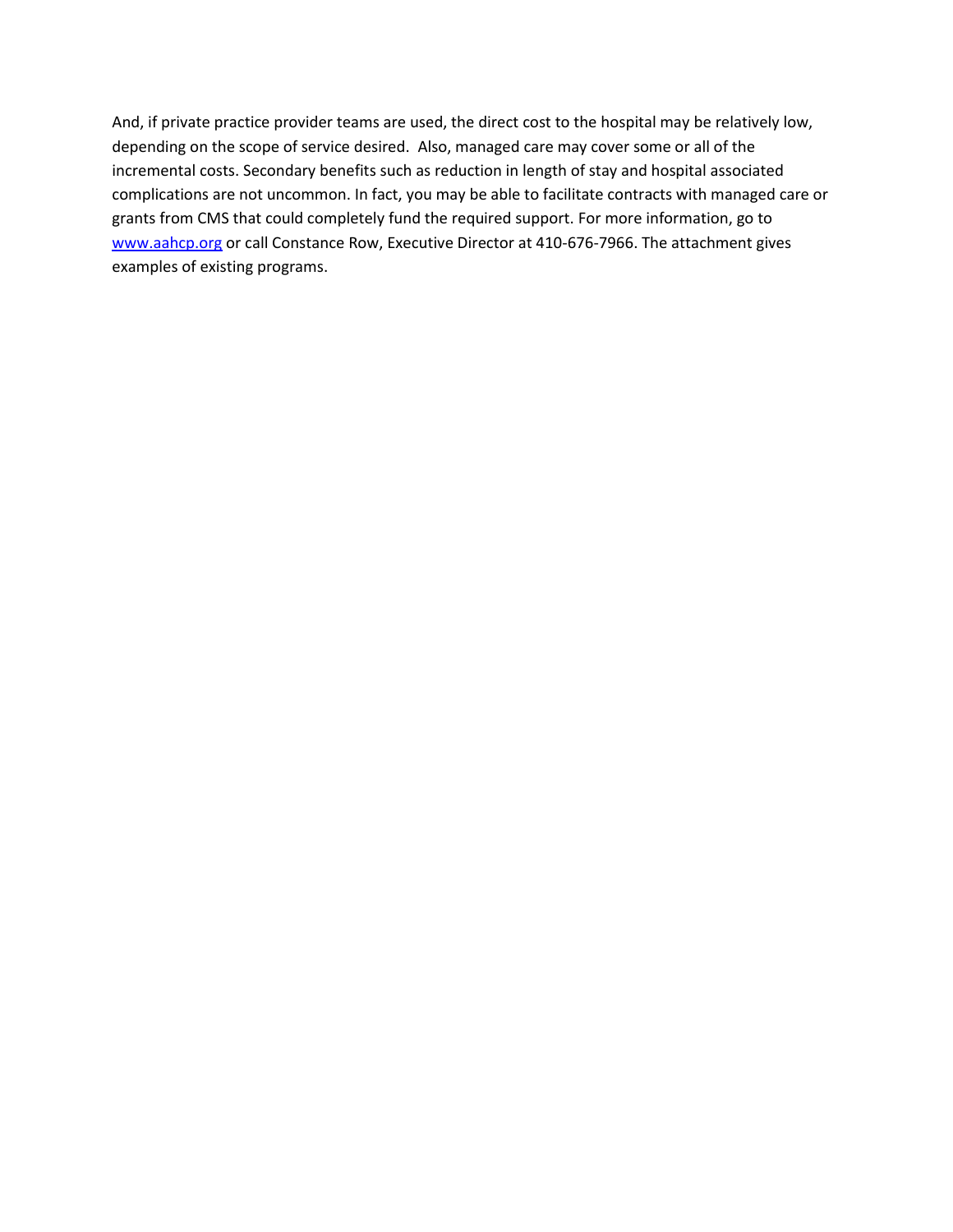# **Sample Readmissions Reduction Programs Using Medical House Calls to Provide In-home Primary Care**

1. Kevin Jackson, MD. Private Practice, Phoenix, Arizona

In his IPC managed care program, Dr. Jackson's team of house call providers provides 24 hour response time for patients who will not last a weekend without being readmitted. The results—readmissions for his program are about half that of the hospital average -7.5% versus 14%. He is paid a negotiated rate by managed care for these services.

# 2. David Jones, MD. Private Practice, Palo Alto, California

Dr. Jones is part of a grant-supported transitional care program providing service to a community hospital in which the patients are seen by a physician prior to discharge, within 48 hours of discharge, and then in a transitional care program usually lasting 30 days after discharge. Permission to enroll patients prior to enrollment is obtained from primary care providers, and care is transitioned back to these providers when appropriate. His program has reduced readmissions for this group of the sickest patients to 14% on a 30-day basis.

### 3. Ina Li, MD Christiana Health Care System, Integrated Health Care System, Wilmington, Delaware

Dr. Li operates both a House Calls program and a program called Bridge aimed at bridging the gap for the frail elderly during transitions of care. The Bridge program is designed to improve transitions of care for geriatric patients who have been hospitalized three or more times in the past year. An intensive nurse practitioner home visit is provided within 24-48 hours post discharge with follow-up visits until the patient can safely be discharged back to the primary care provider or incorporated into the house call program. A social work referral is also provided if needed. After enrollment in the program, Bridge patients decreased their number of ED visits by more than 50%, and readmissions were reduced to 50% lower than a matched comparison group. Also, median LOS was one day lower for the Bridge group than the non-Bridge comparison group. Like other house calls programs, the longitudinal house calls program also shows a marked impact on readmissions. Thirty-day ED visits and inpatient admissions were reduced by 26% and 34% respectively. Reduction in LOS was also noted.

4. Yale Sage, President, American Physician House Calls, Transitional Care Program Dallas, Texas

Mr. Sage's medical house call company provides a transitional care program is currently serving 11 hospitals in the Dallas/Fort Worth area, serving principally the low-income, dual eligible population reflecting an average age of 76, with four chronic conditions, two co-morbidities, and difficulties with ADL's. In this 60-day program, patients are referred at discharge, admitted to the practice, and a physician conducts an initial assessment within 24 hours. A combination of clinical care and case management is provided, including coordination of needed social service supports. Payment is through capitation with several insurers. Two outcome studies have been conducted. In the first, a 65% reduction in readmissions was recorded; in the second, a 95% reduction was recorded.